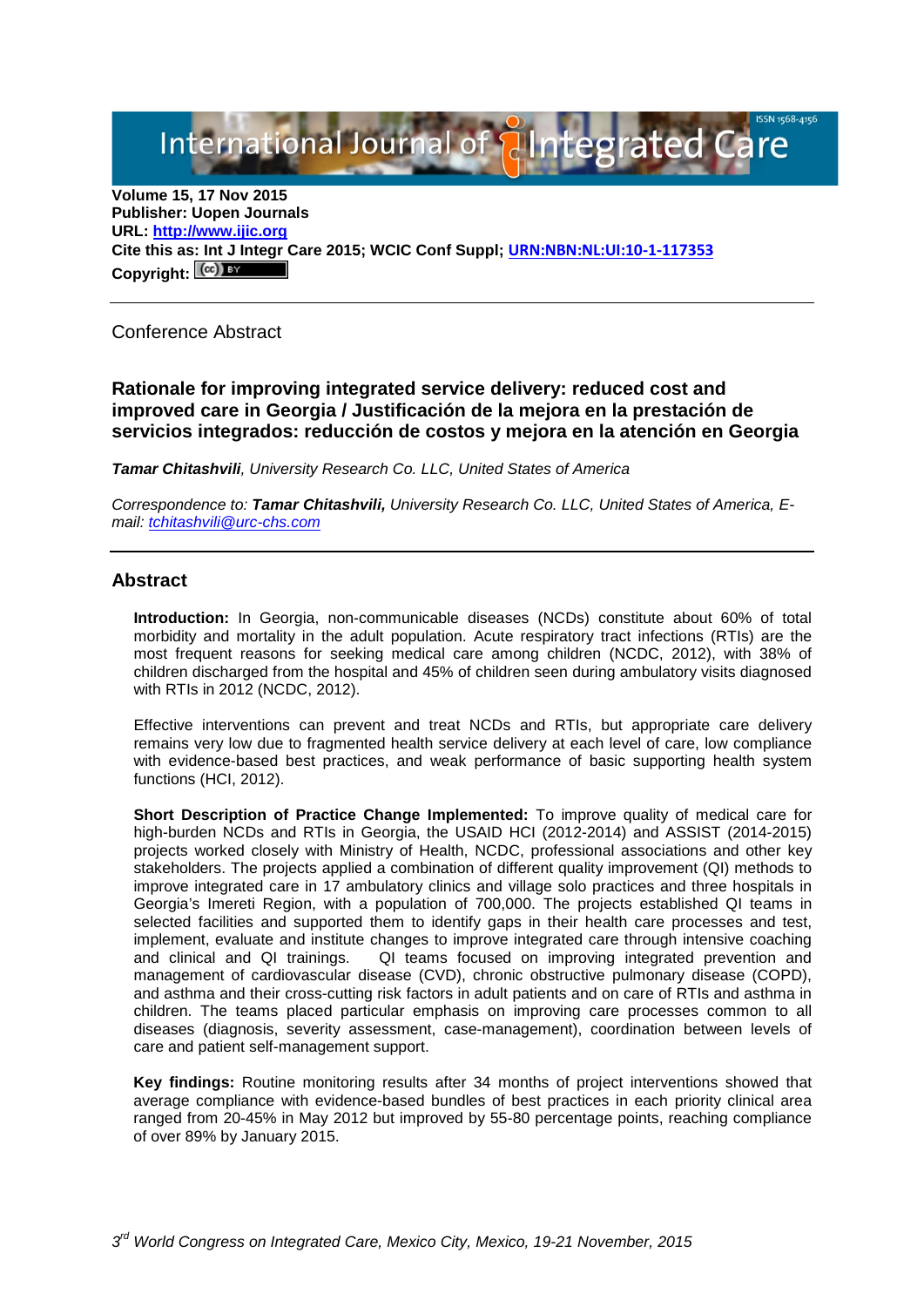A prospective, non-randomized controlled assessment of the cost-effectiveness of the QI interventions also demonstrated statistically significant attributable improvement of care processes and proximal outcomes in all priority clinical area after 18 months of interventions in participant ambulatories and hospitals compared to control sites. Particularly:

Primary prevention of CVD with multi-drug therapy (Aspirin, Statin, BP lowering drugs) improved from 0% (0/24) to 93% (14/15), attributable improvement: 94% (p<0.0001);

Secondary prevention of CVD with multi-drug therapy (Aspirin, Beta-blocker, ACE-I/ARB, Statin) for patients with coronary artery disease (CAD) improved from 6% (3/52) to 91% (53/58, attributable improvement 73% p<0.0001) at ambulatory and from 6% (6/103) to 54% (62/114, attributable improvement 32.5% p<0.0001) at hospital level

Initial hospital treatment with anti-ischemic medication bundle (Morphine, Oxygen, Nitrate, Aspirin) improved from 8% (11/131) to 70% (94/133), attributable improvement: 41.3% p<0.0001

Justified antibiotic use for RTI at ambulatory level improved from 19% (9/148) to 97% (29/30), attributable improvement: 68% p<0.001

Evidence-based first line antibiotic use to treat RTIs, when indicated, improved from 8% (4/48) to 93% (28/30, attributable improvement: 71% p<0.001) at ambulatory and from 36% (47/130) to 89% (116/130, attributable improvement: 33% p<0.001) at hospital level.

Economic evaluation of the project's QI interventions found that while the total cost of the interventions was 155,921 USD during 18 months, the intervention saved 4 times more (\$618,221) through decreased prescription/administration of non-evidence-based medications and diagnostic tests and simultaneously, increased the probability of receiving better quality of care.

**Highlights:** Analysis of the incremental cost-savings from decreased utilization of non-evidencebased practices demonstrated that an intervention directed to improve vertically- and horizontallyintegrated care delivery of high-burden diseases is more efficient and effective than traditional single-disease management at one level of care.

The fact that the associated cost-benefit from the QI intervention in 20 facilities is about 618,221 USD, shows that the spread and scale-up of QI interventions countrywide would save hundreds of million USD from decreased non-evidence based practice. Considering that the cost of the demonstration phase of the QI intervention is higher than the cost of its spread in the same number of facilities (due to higher costs associated with preparation of QI implementation and evaluation materials), the scale-up of QI interventions has the potential to reach even greater costsavings per patient.

**Conclusion:** Our results demonstrate that there are effective and efficient strategies to improve the quality of integrated service delivery for high-burden adult and pediatric conditions in Georgia. These strategies, directed to build local capacities and strengthen health systems, are sustainable, adaptable and spreadable nationwide and can be adapted globally.

## **Conference abstract Spanish**

**Introducción:** En Georgia, las enfermedades no transmisibles (ENT) constituyen alrededor del 60% del total de la morbilidad y mortalidad en la población adulta. Infecciones de las vías respiratorias agudas (ITR) son las razones más frecuentes para la búsqueda de atención médica entre los niños (NCDC, 2012), con el 38% de los niños dados de alta en el hospital y el 45% de los niños atendidos durante las visitas ambulatorias con diagnóstico de las ITR en 2012 (NCDC, 2012).

La intervenciones eficaces pueden prevenir y tratar las enfermedades no transmisibles y las ITR, pero la prestación de atención apropiada sigue siendo muy baja debido a la prestación de servicios de salud fragmentado en cada nivel de atención, bajo el cumplimiento de las mejores prácticas basadas en la evidencia, y débil desempeño de las funciones básicas del sistema de salud de apoyo (HCI, 2012).

**Breve descripción de la práctica Cambio Implementado:** Mejorar la calidad de la atención médica de alta carga de enfermedades no transmisibles y las ITR en Georgia, la USAID HCI (desde 2012 hasta 2014) y ASSIST (2014-2015) proyectos trabajaron en estrecha colaboración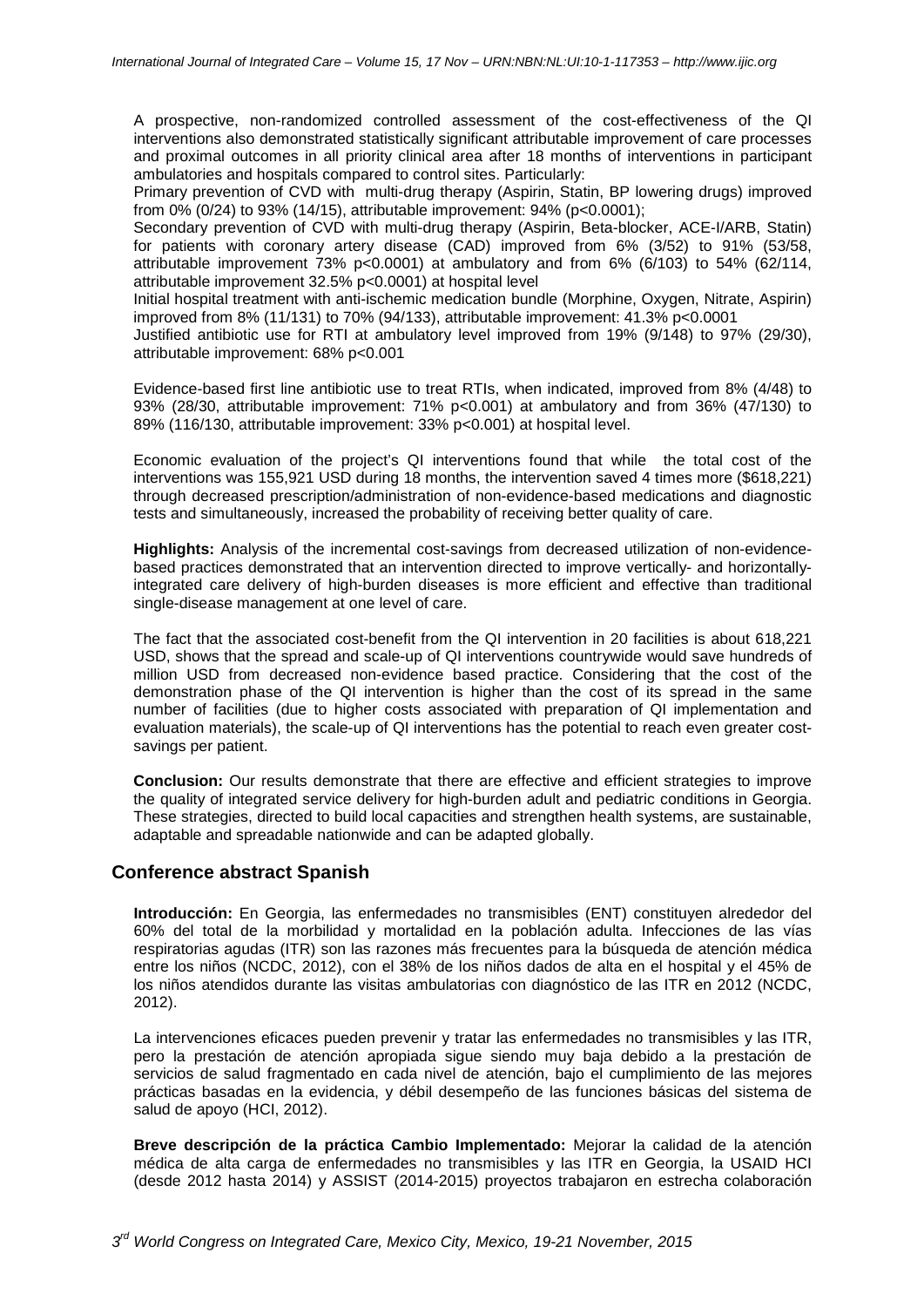con Ministerio de Salud, NCDC, asociaciones profesionales y otros interesados clave. Los proyectos aplican una combinación de mejora de calidad de diferentes métodos (QI) para mejorar la atención integral en 17 clínicas ambulatorias y prácticas en solitario del pueblo y tres hospitales de Imereti Región de Georgia, con una población de 700.000. Los proyectos establecieron equipos de MC en los centros seleccionados y les apoyan para identificar vacios en sus procesos de atención médica y de prueba, implementando, evaluando intituyendo cambos para mejorar la atención integral a través del entrenamiento intensivo y capacitación clínica y QI. Equipos de MC se centraron en la mejora de la prevención y el tratamiento de la enfermedad cardiovascular (ECV) integrada, la enfermedad pulmonar obstructiva crónica (EPOC) y asma en sus factores de riesgo transversales en pacientes adultos y en la atención de las ITR y el asma en los niños. Los equipos hicieron especial hincapié en la mejora de los procesos de atención comunes a todas las enfermedades (diagnóstico, evaluación de la gravedad, y la gestión de casos), la coordinación entre los niveles de atención y apoyo a la autogestión del paciente.

**Hallazgos clave:** los resultados del monitoreo de rutina después de 34 meses de las intervenciones del proyecto mostraron que el cumplimiento promedio de los paquetes basados en la evidencia de las mejores prácticas en cada área clínica la prioridad varió desde 20 hasta 45% en mayo de 2012, pero mejorado por 55-80 puntos porcentuales, alcanzando el cumplimiento de más del 89% en enero de 2015.

Una evaluación prospectiva, no aleatorea y controlada de la relación costo-efectividad de las intervenciones de MC también demostró una mejoría estadísticamente significativa atribuible de los procesos de atención y los resultados proximales en toda área clínica prioridad después de 18 meses de las intervenciones en los ambulatorios y hospitales participantes en comparación con los sitios de control. Particularmente:

La prevención primaria de las enfermedades cardiovasculares con el tratamiento con múltiples fármacos (aspirina, estatinas, medicamentos para reducir la PA) mejoró de 0% (0/24) a 93% (14/15), la mejora atribuible: 94% (p <0,0001);

La prevención secundaria de las enfermedades cardiovasculares con el tratamiento con múltiples fármacos (aspirina, betabloqueantes, IECA / ARA II, estatinas) para pacientes con enfermedades arterial coronaria (EAC) mejoró de 6% (3/52) a 91% (53/58, mejora atribuible 73% p <0,0001) en el ambulatorio y de 6% (6/103) a 54% (62/114, la mejora atribuible 32,5% p <0,0001) a nivel hospitalario

El tratamiento hospitalario inicial con el paquete de medicamento anti-isquémico (morfina, oxígeno, nitrato, aspirina) mejoró de 8% (11/131) a 70% (94/133), la mejora atribuible: 41,3% p  $< 0.0001$ 

Uso justificado antibiótico para RTI a nivel ambulatorio mejora del 19% (9/148) a 97% (29/30), la mejora atribuible: 68% p <0,001

Basados en la evidencia del uso de antibióticos de primera línea para el tratamiento de infecciones del aparato reproductor, cuando esta indicado, la mejora del 8% (4/48) a 93% (28/30, mejora atribuible: 71% p <0,001) en el ambulatorio y del 36% (47/130 ) al 89% (116/130, mejora atribuible: 33% p <0,001) a nivel hospitalario.

La evaluación económica de las intervenciones QI del proyecto encontró que mientras que el costo total de las intervenciones fue de USD\$ 155,921 durante 18 meses, la intervención salvó 4 veces más (\$ 618.221) a través de la disminución de la prescripción / administración de medicamentos no basados en evidencias y pruebas de diagnóstico y, simultáneamente, aumento de la probabilidad de recibir una mejor calidad de atención.

**Aspectos destacados:** El análisis de los incrementos de ahorro de costos de disminución de la utilización de las prácticas no basadas en la evidencia demostró que una intervención dirigida a mejorar verticalmente la prestación de atención horizontalmente integrada de las enfermedades de alta carga de morbilidad es más eficiente y eficaz que la gestión tradicional de enfermedad única en un nivel de atención.

El hecho de que la relación costo-beneficio asociado con la intervención de MC en 20 instalaciones es de unos 618.221 dólares, muestra que la difusión y ampliación de QI intervenciones en todo el país se ahorraría cientos de millones de dólares de la práctica basada en la evidencia no disminuido. Teniendo en cuenta que el costo de la fase de demostración de la